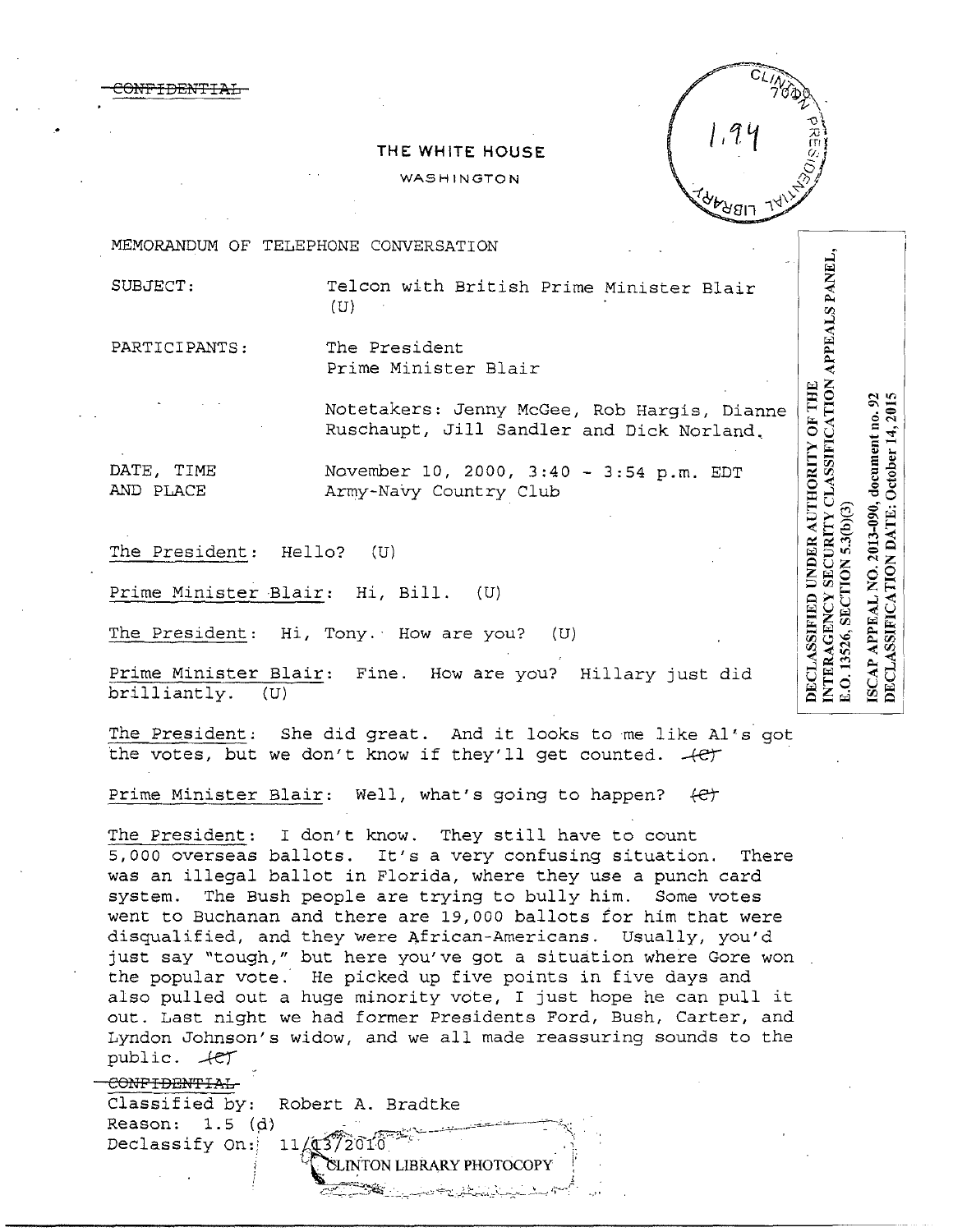# Prime Minister Blair: Where is public opinion?  $\varnothing$

The President: Most want it settled but they don't understand the issue. They do not understand how clearly these votes were for Gore. They cite Nixon not challenging in Illinois. The difference is that if Nixon had won Illinois, he still would not have won the electoral vote. It's really bogus. Hillary is doing great, happy as a clam. I am really proud of her.  $+e^+$ 

Prime Minister Blair: Well, Hillary did wonderful. Give her our love. She was just fantastic during the campaign. She was so strong and brave. I thought she was just great.  $\varnothing$ 

The President: She was. *I*er

Prime Minister Blair: Well, Cheri sends her love. Hillary was  $brit$ illiant.  $\ell$ er

The President: Yeah, she was the "Little Engine That Could." I wish you were with me, I'm playing golf. The three guys with me are on the green right now.  $\mathcal{L}$ 

Prime Minister Blair: The thing I wanted to say to you was on Northern Ireland. I think if you still want and are able to come over, I think you could play a part in putting this together. We had a bit of a breakdown, but it should not be terminal because both sides want this to happen now. There are certain things we have to do and certain things the republicans have to do.

### $E.O. 13526$ , section  $1.4(b)(d)$

Trimble is really getting it done in the government as the government is working well.  $+CT$ 

The President: I saw what he said about no North-South cooperation before they reengage. But the problem now is that the IRA can't appear to be caving in to a unionist demand.  $(C)$ 

| Prime Minister Blair:<br>the contract of the contract of the contract of the contract of<br>مستحق |                                      |  |
|---------------------------------------------------------------------------------------------------|--------------------------------------|--|
|                                                                                                   | <b>E.O.</b> 13526, section 1.4(b)(d) |  |
|                                                                                                   |                                      |  |

COHPIOENTIAL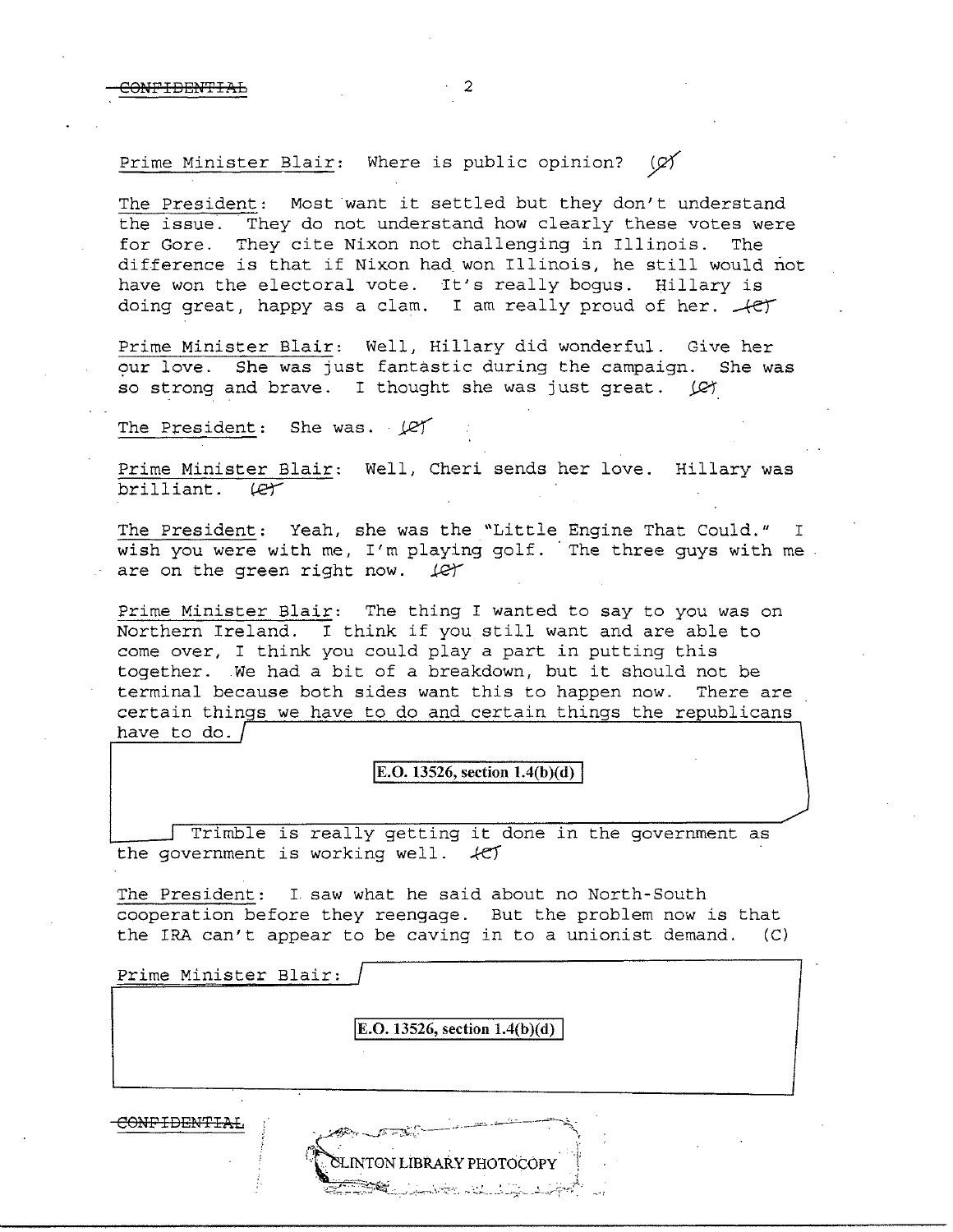I think it would be great if you came over, and people would really welcome it. I had a word with Trimble, and I think he is keen about it as well. He is desperate to make this work and so is McGuinness. We need something new, something different to come in and sort it out a bit. (Ø1

The President: What's your thought?  $#$ 

Prime Minister Blair:

The President: When do you want me to come? (C)

Prime Minister Blair: Sometime in early December. (et

The President: We are working on this agreement with North Korea to try to get them to end their missile program, and I leave this weekend for Vietnam. It sounds weird but it will be hard for me to take two more trips but I might be able to do them both.  $\mathcal{A}e\mathcal{T}$ 

Prime Minister Blair:

The President: Do you want us to leave some of those deportees here? let

Prime Minister Blair:

NTON LIBRARY PHOTOCOPY

COHFIDEN'fIAL **IE.O. 13526, section 1.4(b** )(d) I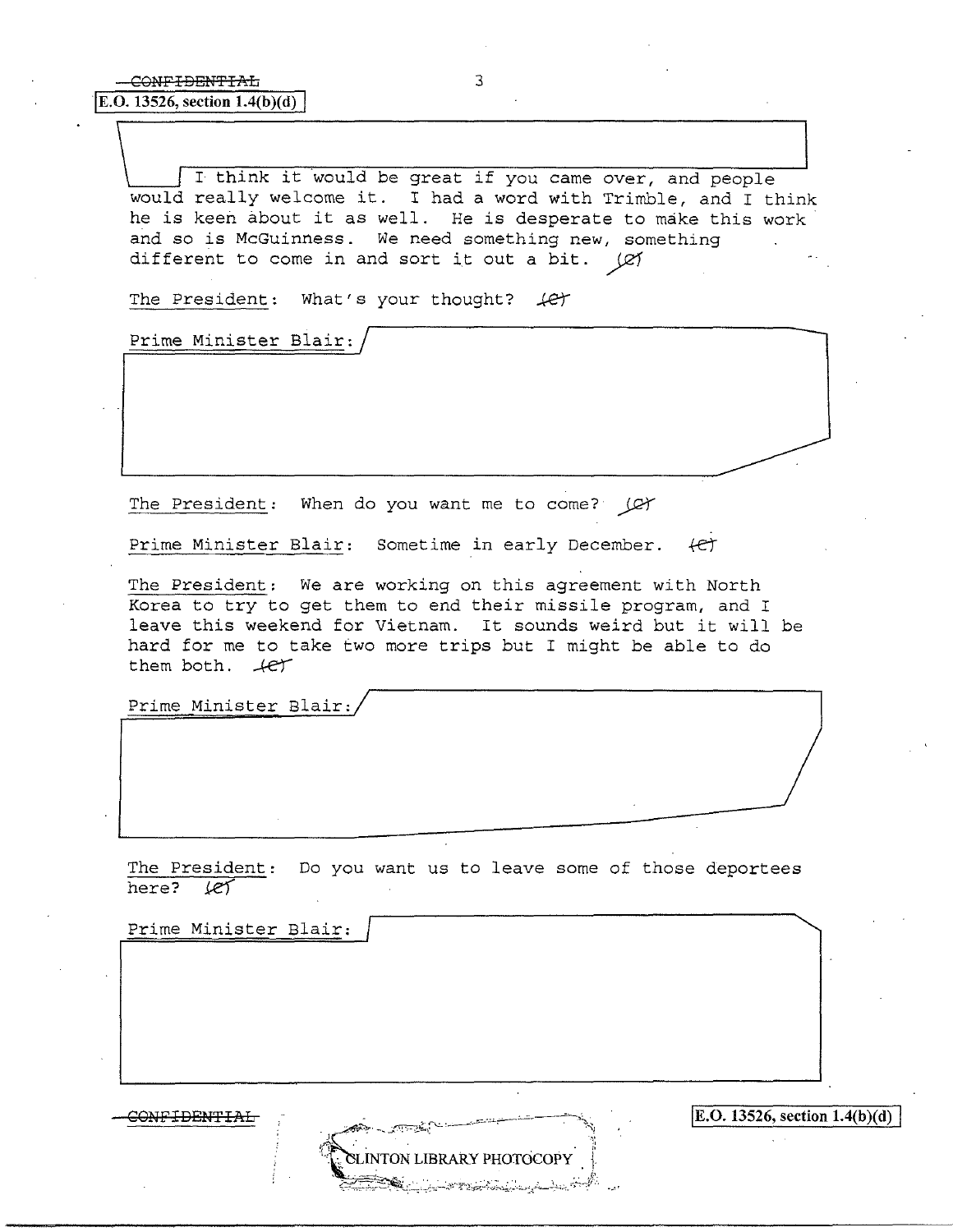### **[E.O. 13526, section 1.4(b)(d)**

In the end it would be up to *you* if *you* can do this, but I think it is possible to put together a deal, and you wouldn't just be visiting, but you would actually be helping to get the deal done. *je'f* ·

The President: Do you want me to do some work on this and see if I can come?  $+e^+$ 

Prime Minister Blair: Yes. We can meet the Irish in the next two or three days to try to get a common position with them, and we will brief your guys on it. I can send *you* a note with the elements of the deal on it.  $\sqrt{e}$ 

The President: That would be wonderful. You know I want to if I can. I really want to get this missile deal in Korea done, it will make us all a lot safer. I'll tell Hillary that you called.  $\mathcal{A}e\mathcal{A}$ 

Prime Minister Blair: Thank you. (U)

The President: How is your baby doing? (U)

The Prime Minister: He's perfect, just great. {U)

The President: Wonderful. (U)

The Prime Minister: I'll get to work on this. All the best. (U)

**ELINTON LIBRARY PHOTOCOPY** 

The President: Bye-bye. (U).

CONFIDBN'fIAL